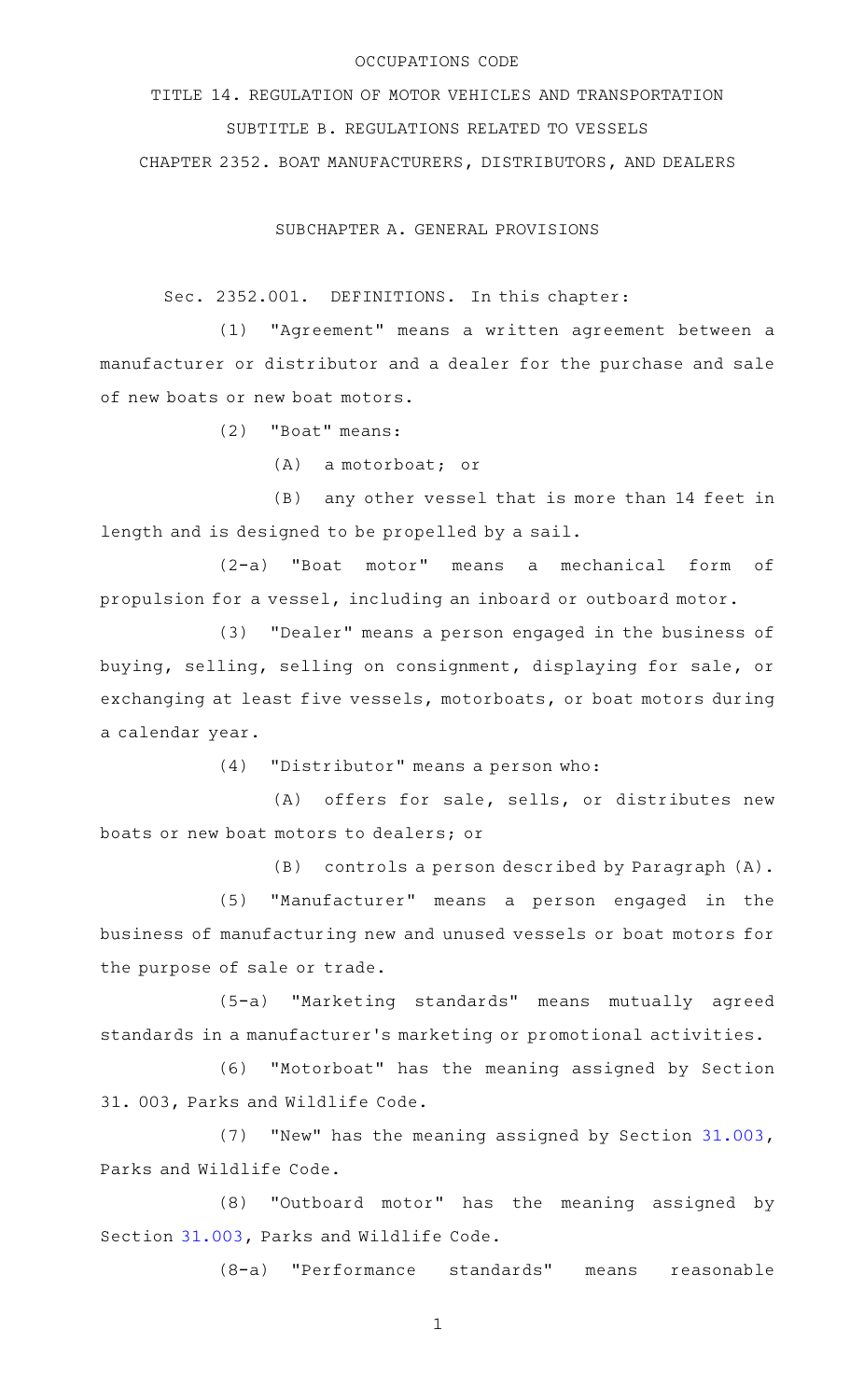standards that are mutually developed and agreed to by a manufacturer and a dealer relating to:

(A) achievement of market share by a dealer for manufacturer products sold in a territory;

(B) achievement of a level of performance in a manufacturer 's certified dealer program, if any; and

(C) participation in a plan that addresses improvement, if needed, in dealer performance.

(8-b) "Territory" means:

 $(A)$  for the sale of a manufacturer's boats, a defined geographical area within which a dealer is appointed by the manufacturer as the sole authorized dealer; or

(B) for the sale of all other manufacturer products, a market area within which a dealer is appointed by the manufacturer as an authorized dealer.

(9) "Vessel" has the meaning assigned by Section [31.003](http://www.statutes.legis.state.tx.us/GetStatute.aspx?Code=PW&Value=31.003), Parks and Wildlife Code.

Added by Acts 2001, 77th Leg., ch. 1421, Sec. 5, eff. June 1, 2003. Amended by:

Acts 2011, 82nd Leg., R.S., Ch. 1148 (H.B. [1960](http://www.legis.state.tx.us/tlodocs/82R/billtext/html/HB01960F.HTM)), Sec. 1, eff. September 1, 2011.

## SUBCHAPTER B. DEALER AGREEMENTS

Sec. 2352.051. AGREEMENT REQUIRED. A manufacturer or distributor contracting with a dealer may not sell or offer for sale, and a dealer may not purchase or offer to purchase, a new boat or a new boat motor unless the manufacturer or distributor and the dealer enter into an agreement that complies with this chapter. Added by Acts 2001, 77th Leg., ch. 1421, Sec. 5, eff. June 1, 2003. Amended by:

Acts 2011, 82nd Leg., R.S., Ch. 1148 (H.B. [1960](http://www.legis.state.tx.us/tlodocs/82R/billtext/html/HB01960F.HTM)), Sec. 2, eff. September 1, 2011.

Sec. 2352.052. TERMS OF AGREEMENT. (a) An agreement under this chapter must include:

(1) the dealer's territory and dealership locations;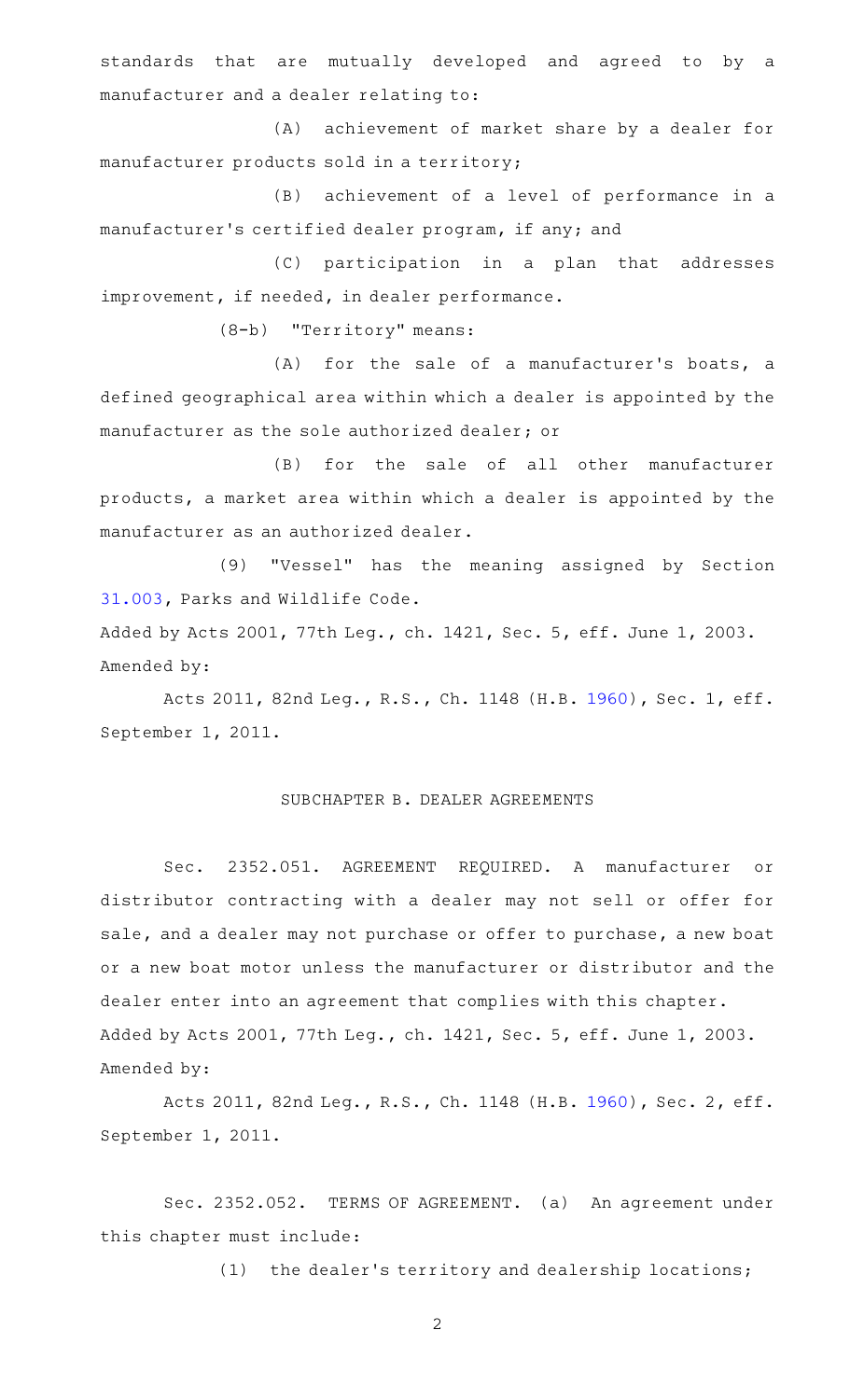(2) the length of the agreement, which must be not less than three years;

(3) performance standards or marketing standards, if any;

(4) working capital, inventory, facility, equipment, or tool standards, including mutually agreed minimum product stocking requirements, if any;

(5) provisions for termination or nonrenewal of the agreement and the designation of a successor dealer in the event of the dealer 's death or disability;

(6) the obligations of the manufacturer, distributor, and dealer in the preparation and delivery of and warranty service on new boats and new boat motors;

(7) the obligations of the manufacturer, distributor, and dealer on termination of the agreement, including inventory of new boats and new boat motors, parts inventory, equipment, furnishings, special tools, and required signs;

 $(8)$  mutually agreed standards for maintenance of:

(A) a dedicated or self-funded line of credit, if any; and

(B) a trade-in line of credit or self-funded trade-in line of credit, if any; and

(9) dispute resolution procedures.

(b) At the end of the first year of an agreement, a dealer and manufacturer shall evaluate the dealer 's progress in meeting the agreement 's performance standards, marketing standards, and line of credit standards, to determine whether to enter into a new three-year agreement.

(c) If the dealer and manufacturer enter into a new agreement, the initial agreement is void. If the dealer and manufacturer do not enter into a new agreement, the dealer and manufacturer are bound by the terms and conditions of the initial agreement.

(d) Notwithstanding the terms of a dealer agreement, a dealer agreement and any transaction subject to this chapter must comply with the requirements of this chapter.

(e) Notwithstanding Subsection  $(a)(2)$ , an initial agreement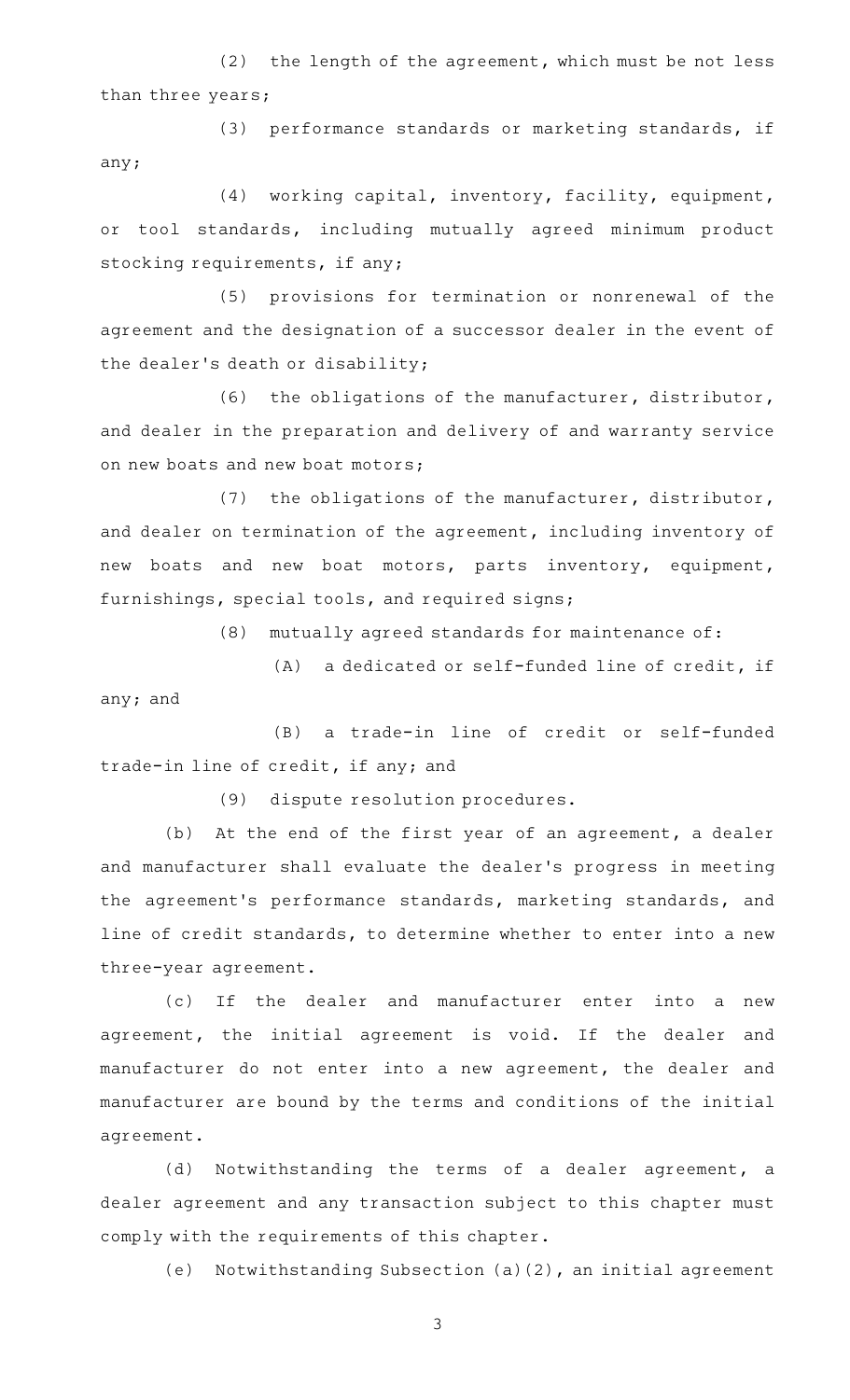between a dealer and a manufacturer may have a term of less than three years. An extension or renewal of the initial agreement or a subsequent agreement under this chapter between the same dealer and manufacturer must be for a term of not less than three years. Added by Acts 2001, 77th Leg., ch. 1421, Sec. 5, eff. June 1, 2003. Amended by:

Acts 2011, 82nd Leg., R.S., Ch. 1148 (H.B. [1960](http://www.legis.state.tx.us/tlodocs/82R/billtext/html/HB01960F.HTM)), Sec. 3, eff. September 1, 2011.

Sec. 2352.0521. PERFORMANCE STANDARDS. (a) A manufacturer shall make reasonable efforts to provide a dealer with information regarding the dealer 's compliance with performance standards.

(b) Performance standards must be evaluated on an annual basis and, if a dealer and manufacturer agree, may be adjusted to promote the sale of the manufacturer 's products.

(c) If revised performance standards are not agreeable, the initial performance standards remain in place until the expiration of the agreement.

Added by Acts 2011, 82nd Leg., R.S., Ch. 1148 (H.B. [1960\)](http://www.legis.state.tx.us/tlodocs/82R/billtext/html/HB01960F.HTM), Sec. 4, eff. September 1, 2011.

Sec. 2352.0522. DEALER TERRITORY. (a) During the term of an agreement, a manufacturer may not appoint another authorized dealer for the sale of the manufacturer 's boats in a dealer 's territory.

(b) Except for purposes of advertising without an advertised price or with a manufacturer 's suggested retail price, a dealer may not advertise or promote the sale of the manufacturer 's boats outside the dealer 's territory, including through the Internet.

(c)AAA dealer may not use a broker in another dealer 's territory to sell a manufacturer 's boat.

(d) This chapter does not prohibit a dealer from selling a boat to a customer residing outside of the dealer 's territory who independently visits the dealership and seeks to purchase a boat from the dealer.

Added by Acts 2011, 82nd Leg., R.S., Ch. 1148 (H.B. [1960\)](http://www.legis.state.tx.us/tlodocs/82R/billtext/html/HB01960F.HTM), Sec. 4,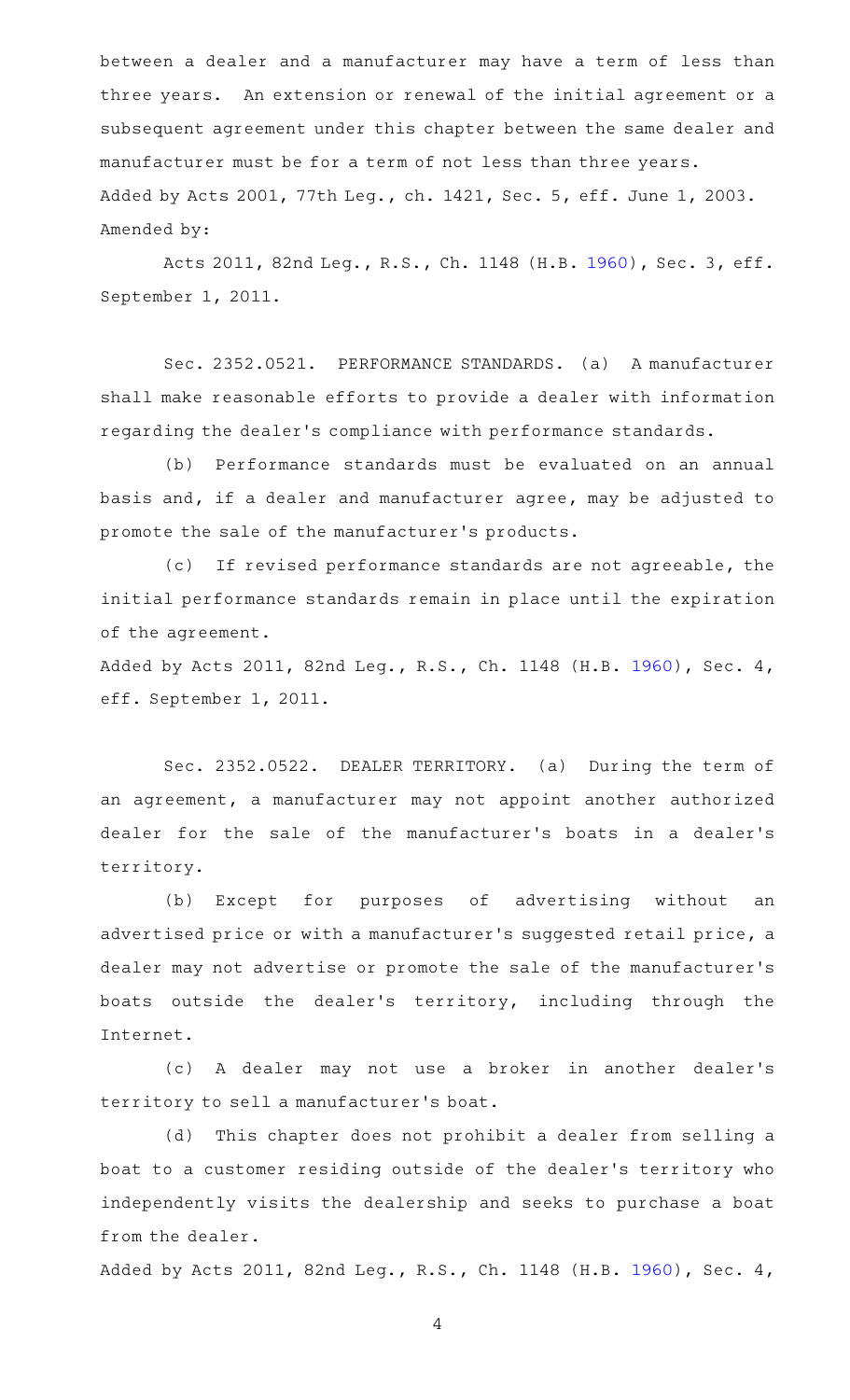eff. September 1, 2011.

Sec. 2352.0523. DEFAULT. (a) A default under an agreement under this chapter by a manufacturer, distributor, or dealer is:

(1) a material failure to meet minimum product stocking requirements as specified by the agreement;

(2) a material failure to make timely payment of any material obligation as specified by the agreement;

(3) a material failure to substantially comply with a federal, state, or local law, rule, regulation, ordinance, or order applicable to the agreement; or

 $(4)$  an act of material fraud relating to the performance of a right or obligation under the agreement.

(b) A default by a dealer under an agreement under this chapter is:

(1) a material failure to meet applicable performance standards as specified by the agreement for a defined one model year marketing cycle;

(2) a material failure to meet applicable marketing standards as specified by the agreement;

(3) a material failure to meet applicable standards for a dedicated or self-funded line of credit or a trade-in or self-funded trade-in line of credit as specified by the agreement; or

(4) the marketing of the manufacturer's boats by the dealer outside of the dealer 's territory in violation of this chapter.

Added by Acts 2011, 82nd Leg., R.S., Ch. 1148 (H.B. [1960\)](http://www.legis.state.tx.us/tlodocs/82R/billtext/html/HB01960F.HTM), Sec. 4, eff. September 1, 2011.

Sec. 2352.0524. CURE OF DEFAULT. (a) Except as provided by Section [2352.053](http://www.statutes.legis.state.tx.us/GetStatute.aspx?Code=OC&Value=2352.053)(d)(3), (8), or (9), a manufacturer or distributor must give a dealer written notice of a default under Section [2352.0523](http://www.statutes.legis.state.tx.us/GetStatute.aspx?Code=OC&Value=2352.0523) and allow the dealer to cure the default within a cure period as provided by Subsection (b).

(b) A dealer must cure a default not later than the:

(1) 30th day after the date of receipt of notice of a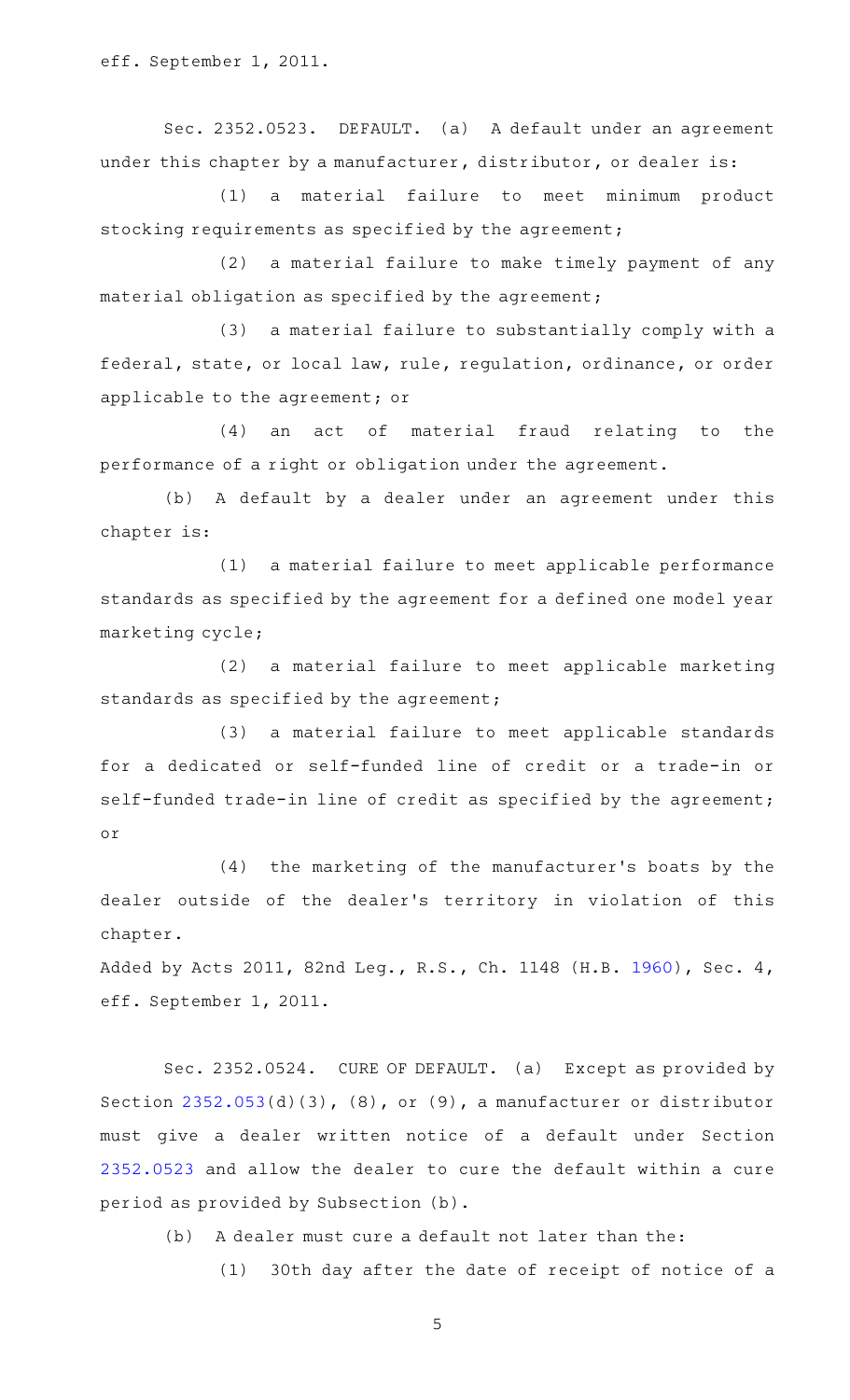default under Section [2352.0523](http://www.statutes.legis.state.tx.us/GetStatute.aspx?Code=OC&Value=2352.0523)(a)(2) or (b)(4);

(2) 60th day after the date of receipt of notice of a default under Section [2352.0523](http://www.statutes.legis.state.tx.us/GetStatute.aspx?Code=OC&Value=2352.0523)(b)(2) or (3);

(3) 90th day after the date of receipt of notice of a default under Section [2352.0523](http://www.statutes.legis.state.tx.us/GetStatute.aspx?Code=OC&Value=2352.0523)(a)(1); or

(4) 180th day after the date of receipt of notice of a default under Section [2352.0523](http://www.statutes.legis.state.tx.us/GetStatute.aspx?Code=OC&Value=2352.0523)(b)(1). Added by Acts 2011, 82nd Leg., R.S., Ch. 1148 (H.B. [1960\)](http://www.legis.state.tx.us/tlodocs/82R/billtext/html/HB01960F.HTM), Sec. 4, eff. September 1, 2011.

Sec. 2352.053. TERMINATION OR NONRENEWAL OF AGREEMENT; NOTICE. (a) Except as provided by Subsection (d), a manufacturer or distributor may not terminate an agreement unless the dealer defaults under Section [2352.0523](http://www.statutes.legis.state.tx.us/GetStatute.aspx?Code=OC&Value=2352.0523) and:

(1) the manufacturer or distributor gives the dealer written notice of the default and possible termination in clear and concise terms;

 $(2)$  the notice states the default;

(3) the dealer has been given the applicable cure period to make a good faith effort to cure the default stated in the notice; and

 $(4)$  the dealer fails to cure the default.

(b) Good cause is not required for the nonrenewal of an agreement.

(c) The fact that a dealer holds an agreement involving another line, make, or brand of new boat or new boat motor does not constitute a default or grounds for termination of an agreement.

(d) A manufacturer or distributor may terminate an agreement on written notice, without a cure period, if the dealer:

(1) financially defaults to the manufacturer, the distributor, or a financing source;

 $(2)$  becomes subject to an order for relief, as that term is used in Title 11, United States Code;

(3) engages in an act of material fraud relating to the performance of a right or obligation under the agreement;

 $(4)$  is a corporation that ceases to exist;

(5) becomes insolvent or takes or fails to take any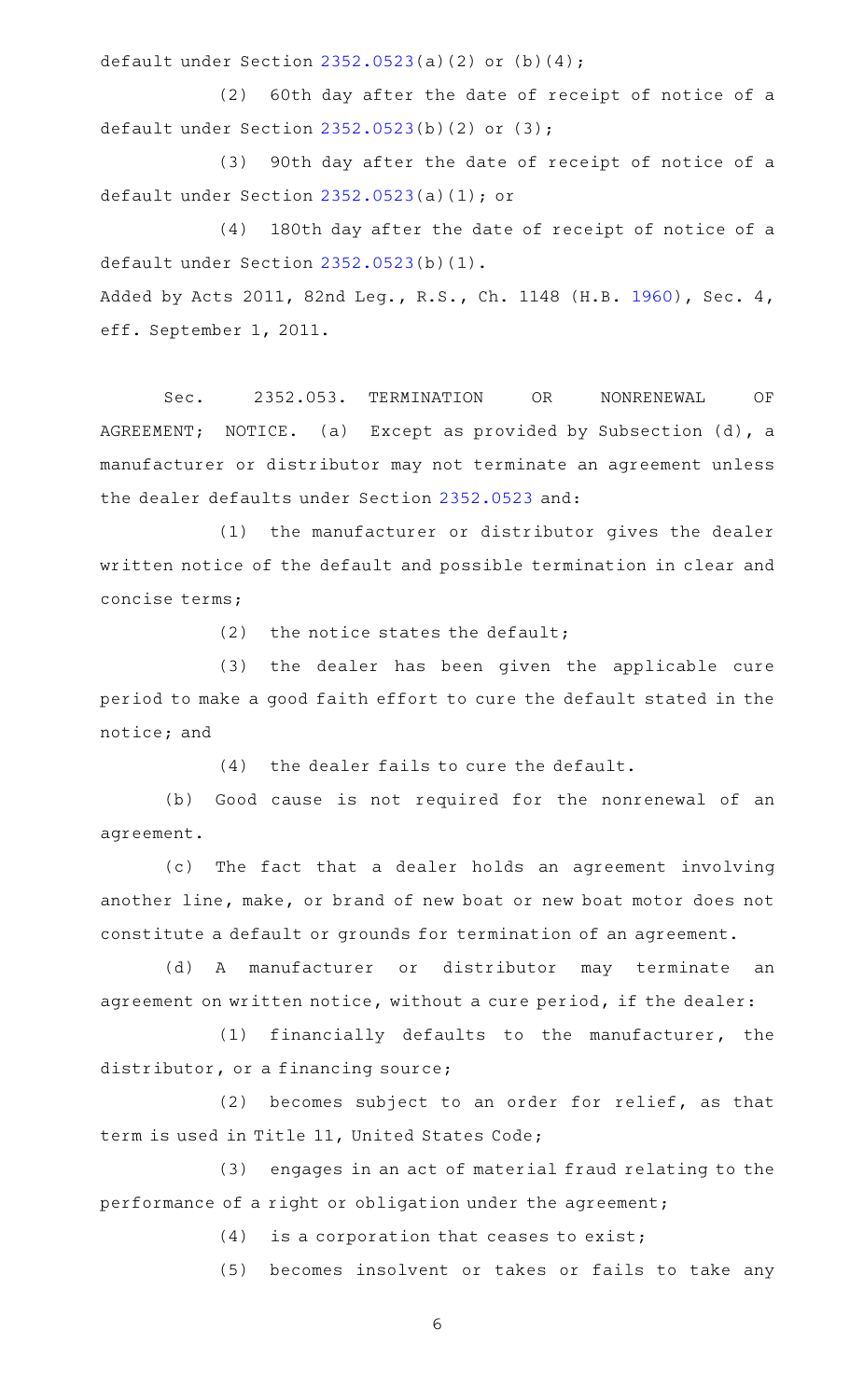action that constitutes an admission of inability to pay debts as the debts mature;

(6) makes a general assignment for the benefit of creditors to an agent authorized to liquidate any substantial amount of assets;

(7) applies to a court for the appointment of a receiver for any assets or properties;

(8) fails to substantially comply with a federal, state, or local law, rule, regulation, ordinance, or order applicable to the agreement; or

(9) receives three valid notices of a default under Section [2352.0523](http://www.statutes.legis.state.tx.us/GetStatute.aspx?Code=OC&Value=2352.0523) for the same default, whether cured or not, within a 12-month period.

Added by Acts 2001, 77th Leg., ch. 1421, Sec. 5, eff. June 1, 2003. Amended by:

Acts 2011, 82nd Leg., R.S., Ch. 1148 (H.B. [1960](http://www.legis.state.tx.us/tlodocs/82R/billtext/html/HB01960F.HTM)), Sec. 5, eff. September 1, 2011.

## SUBCHAPTER C. REGULATION OF MANUFACTURERS, DISTRIBUTORS, AND DEALERS

Sec. 2352.101. DELIVERY REQUIREMENTS. (a) A manufacturer or distributor who publicly advertises a new boat, new boat motor, or part as available for immediate delivery shall deliver the boat, boat motor, or part in reasonable quantities and within a reasonable time after receipt of an order from a dealer who has an agreement with the manufacturer or distributor applicable to the advertised boat, boat motor, or part.

(b) Subsection (a) does not apply if circumstances beyond the control of the manufacturer or distributor prevent the delivery.

Added by Acts 2001, 77th Leg., ch. 1421, Sec. 5, eff. June 1, 2003. Amended by:

Acts 2011, 82nd Leg., R.S., Ch. 1148 (H.B. [1960](http://www.legis.state.tx.us/tlodocs/82R/billtext/html/HB01960F.HTM)), Sec. 6, eff. September 1, 2011.

Sec. 2352.102. SALE, TRANSFER, OR PASSAGE OF TITLE. A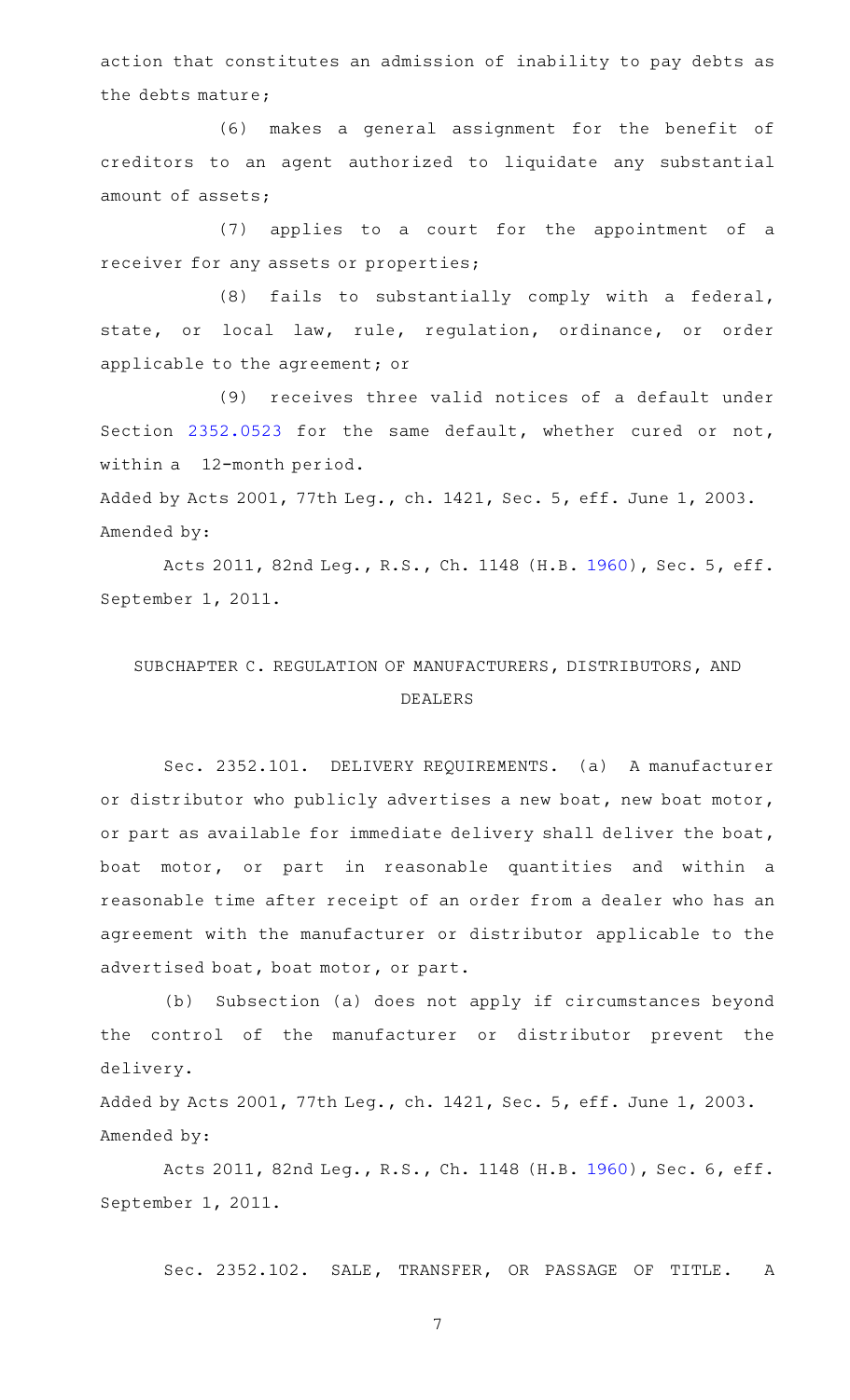manufacturer or distributor may not unreasonably withhold approval of a sale, transfer, or passage of title of a dealer, agreement, management of the dealer, or designation of a successor dealer if:

(1) the dealer complies with any provisions in the agreement for the sale, transfer, or passage of title;

 $(2)$  the transferee meets the criteria:

 $(A)$  stated in the agreement; or

(B) generally applied by the manufacturer or distributor in similar situations; and

(3) the transferee agrees to be bound by the terms and conditions of the manufacturer 's or distributor 's standard agreement.

Added by Acts 2001, 77th Leg., ch. 1421, Sec. 5, eff. June 1, 2003.

Sec. 2352.103. FINANCING. (a) A manufacturer or distributor may not require a dealer to finance through a particular financing source a new boat or new boat motor sold by the dealer.

(b) A manufacturer or distributor may not require a dealer to act as the manufacturer 's or distributor 's agent in securing:

(1) a promissory note and security agreement in connection with the sale or purchase of a new boat or new boat motor; or

 $(2)$  an insurance policy on the operation of a new boat or new boat motor.

Added by Acts 2001, 77th Leg., ch. 1421, Sec. 5, eff. June 1, 2003. Amended by:

Acts 2011, 82nd Leg., R.S., Ch. 1148 (H.B. [1960](http://www.legis.state.tx.us/tlodocs/82R/billtext/html/HB01960F.HTM)), Sec. 7, eff. September 1, 2011.

Sec. 2352.104. SALE OF PARTS AND ACCESSORIES AND SERVICE AFTER TERMINATION OR NONRENEWAL OF AGREEMENT. (a) After a manufacturer or distributor terminates or does not renew an agreement, the former dealer may continue to purchase parts and accessories to service the products covered by the agreement until the first anniversary of the date of termination or nonrenewal. The manufacturer or distributor shall sell parts and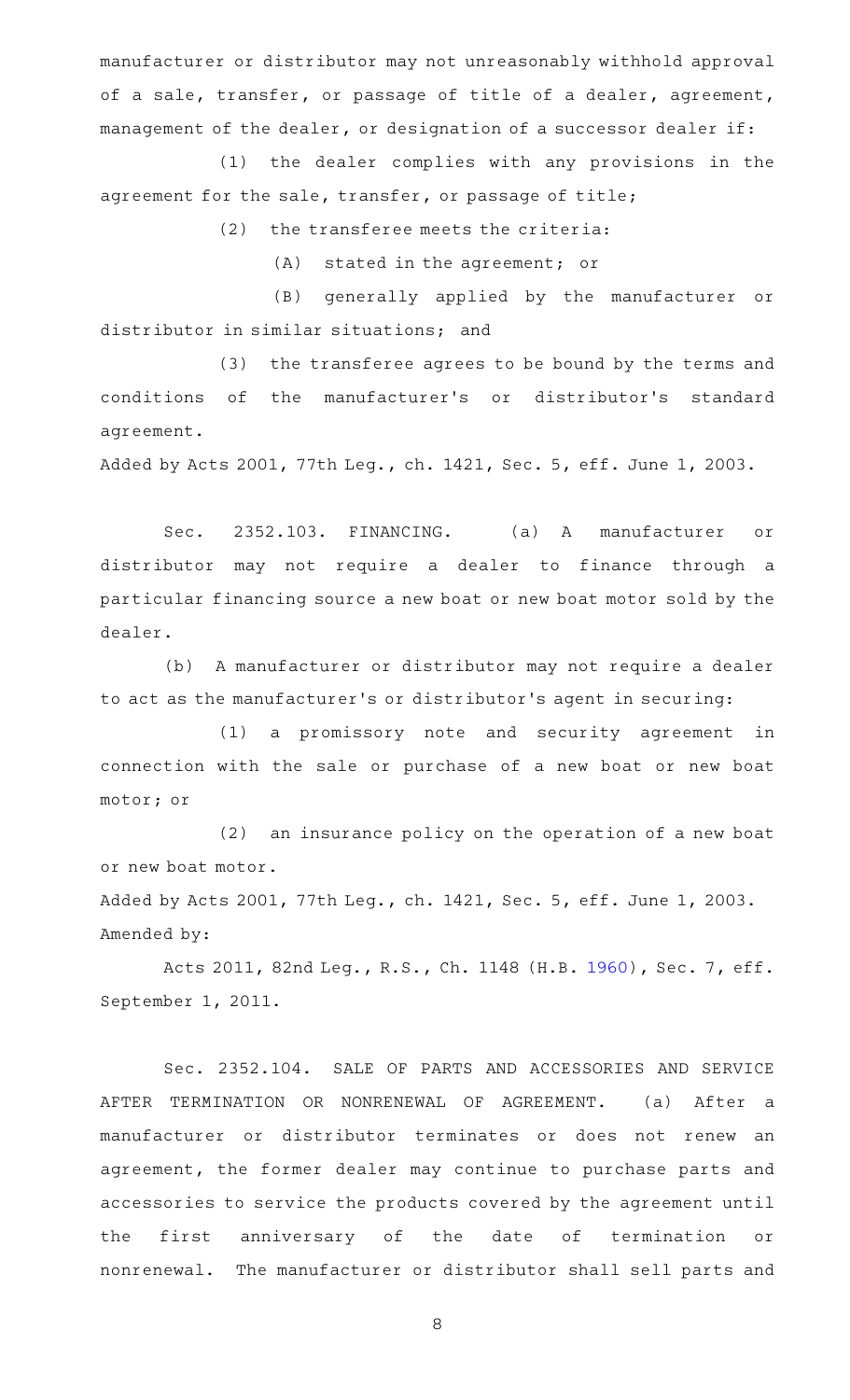accessories under this subsection at the same price offered to a current dealer.

(b) Until the first anniversary of the date of termination or nonrenewal of an agreement, a dealer shall continue to perform warranty work for the manufacturer 's products, unless otherwise specified by the manufacturer in the termination notice. Added by Acts 2001, 77th Leg., ch. 1421, Sec. 5, eff. June 1, 2003. Amended by:

Acts 2011, 82nd Leg., R.S., Ch. 1148 (H.B. [1960](http://www.legis.state.tx.us/tlodocs/82R/billtext/html/HB01960F.HTM)), Sec. 8, eff. September 1, 2011.

Sec. 2352.105. COMPENSATION FOR WARRANTY SERVICE. (a) A manufacturer or distributor shall fairly compensate a dealer for the work and services the dealer performs and for expenses the dealer incurs to comply with a manufacturer 's or distributor 's warranty.

(b) Except as provided by Subsection (c), a manufacturer or distributor may not pay a dealer a labor rate for warranty work that is less than the rate the dealer charges retail customers for nonwarranty work of the same kind by similar technicians.

(c) A manufacturer or distributor who has a warranty program that reimburses a dealer at 100 percent of the dealer 's retail labor rate if the dealer complies with reasonable and objective criteria shall pay the dealer the labor rate provided by the terms of the program or a rate equal to 80 percent of the dealer 's retail labor rate, whichever rate is higher.

(d)AAA manufacturer or distributor shall approve or disapprove a dealer 's written claim for warranty work not later than the second business day after the date of receipt of the claim. If the claim is approved, the manufacturer or distributor shall pay the claim not later than the 30th day after the date of receipt of the dealer's written invoice or written proof of completion of the warranty work. If the claim is disapproved, the manufacturer or distributor shall notify the dealer of the grounds for disapproval.

(e)AAA manufacturer or distributor may not audit a claim filed for warranty work after the first anniversary of the date the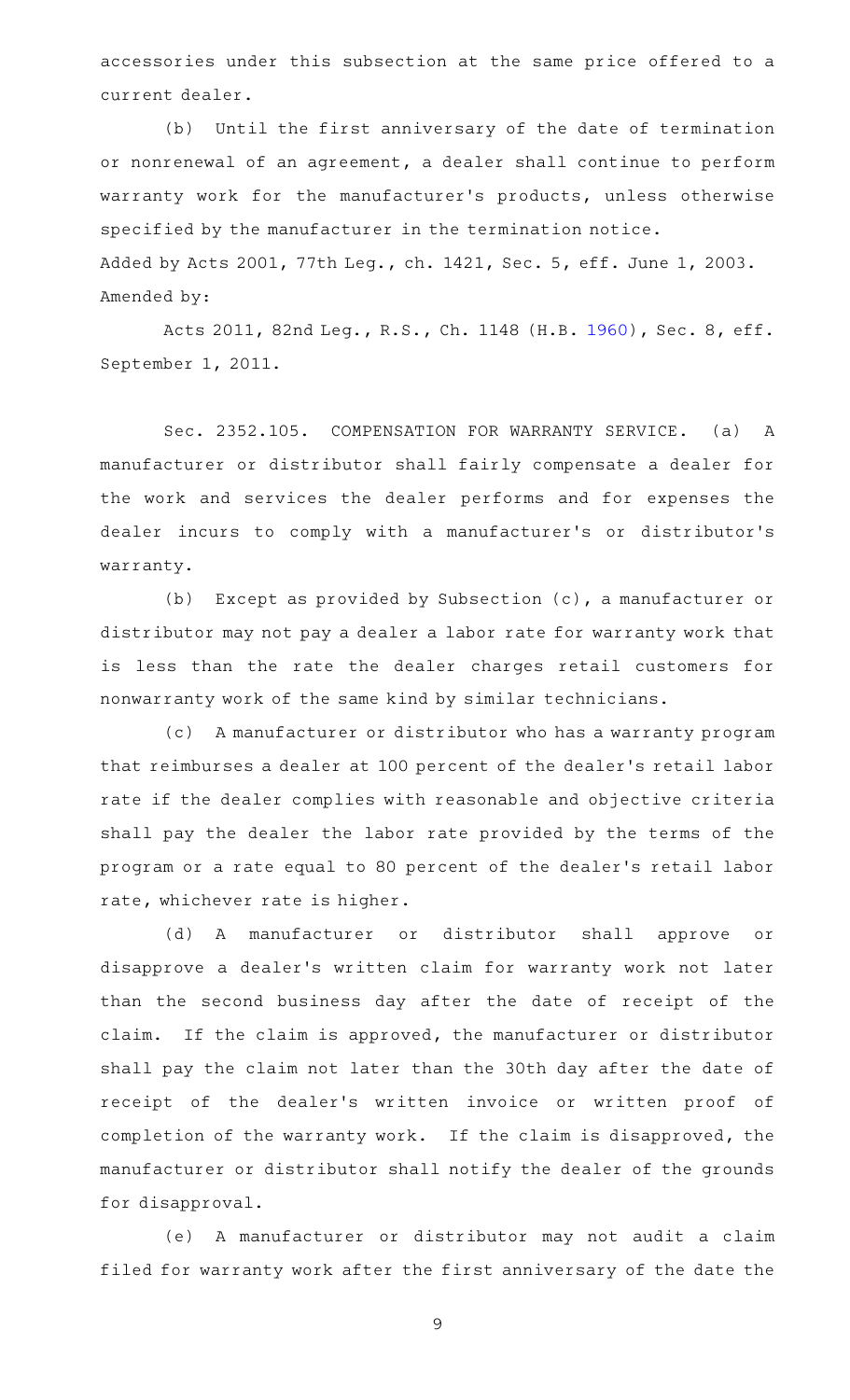claim is submitted.

(f) A manufacturer must act as the single source of contact for the dealer for the manufacturer 's component part product warranties, other than engine-related product warranties. Added by Acts 2001, 77th Leg., ch. 1421, Sec. 5, eff. June 1, 2003. Amended by:

Acts 2011, 82nd Leg., R.S., Ch. 1148 (H.B. [1960](http://www.legis.state.tx.us/tlodocs/82R/billtext/html/HB01960F.HTM)), Sec. 9, eff. September 1, 2011.

Sec. 2352.1051. DELIVERY OF PARTS. On signing an agreement, a manufacturer shall provide the dealer with a written statement of the approximate amount of time the manufacturer takes to deliver a part to the dealer.

Added by Acts 2011, 82nd Leg., R.S., Ch. 1148 (H.B. [1960](http://www.legis.state.tx.us/tlodocs/82R/billtext/html/HB01960F.HTM)), Sec. 10, eff. September 1, 2011.

Sec. 2352.106. REFUNDS, REBATES, AND DISCOUNTS. A dealer may not pay or assume a part of a refund, rebate, discount, or other financial adjustment made by the manufacturer or distributor to a customer or a dealer unless the dealer voluntarily agrees to make the payment or assumption.

Added by Acts 2001, 77th Leg., ch. 1421, Sec. 5, eff. June 1, 2003.

Sec. 2352.107. REPURCHASE BY MANUFACTURER OR DISTRIBUTOR. (a) A manufacturer or distributor who terminates an agreement shall repurchase on demand from the dealer any of the following items, purchased by the dealer from the manufacturer or distributor, that are free and clear of a lien or encumbrance:

 $(1)$  a new, unsold, and complete boat, with accessories and packaged trailers sold with the boat, and any boat motor that:

 $(A)$  is in the dealer's inventory; and

(B) was purchased during the two years preceding the date of the termination; and

(2) any new, current, unsold, undamaged, and unused parts or accessories for boats or boat motors in the original resalable merchandising package.

(b) A demand for repurchase must be made in writing not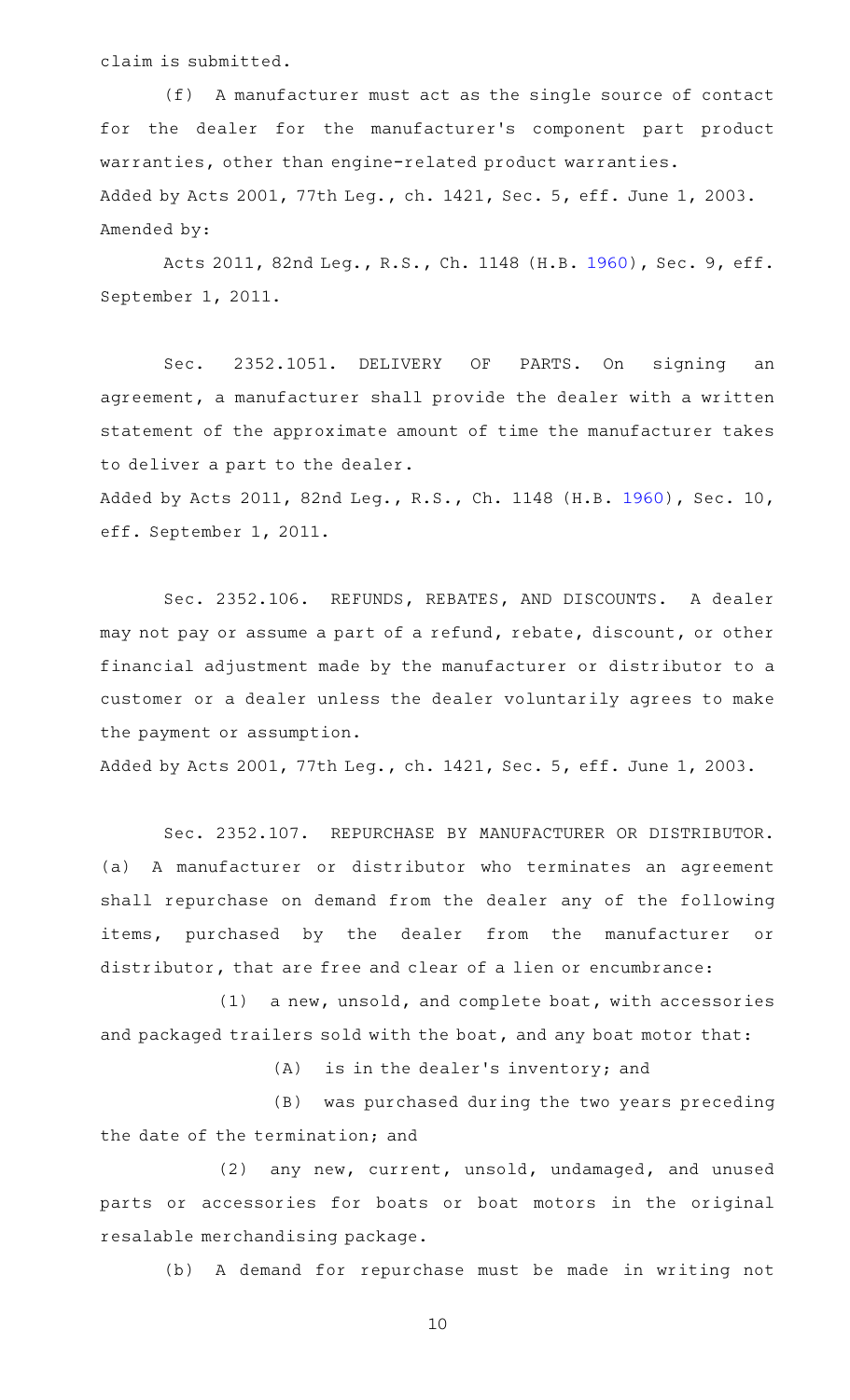later than the 90th day after the date the manufacturer or distributor terminates the agreement. The dealer must provide the manufacturer or distributor with a complete list of the items to be repurchased. The manufacturer or distributor shall complete the repurchase not later than the 30th day after the date the dealer demands the repurchase.

(c) The manufacturer or distributor shall:

(1) repurchase an item described by Subsection  $(a)(1)$ at the dealer's invoiced cost, less any allowance paid to the dealer;

(2) repurchase an item described by Subsection  $(a)(2)$ at the dealer 's invoiced cost; and

(3) pay the cost incurred by the dealer to transport an item described by Subsection (a) to the manufacturer. Added by Acts 2001, 77th Leg., ch. 1421, Sec. 5, eff. June 1, 2003. Amended by:

Acts 2011, 82nd Leg., R.S., Ch. 1148 (H.B. [1960](http://www.legis.state.tx.us/tlodocs/82R/billtext/html/HB01960F.HTM)), Sec. 11, eff. September 1, 2011.

## SUBCHAPTER D. ENFORCEMENT PROVISIONS

Sec. 2352.201. CIVIL LIABILITY. A person who violates this chapter or an agreement regulated by this chapter is liable to an injured party for:

 $(1)$  the actual damages caused by the violation; and

(2) reasonable legal fees and court costs if litigation is commenced in connection with the violation. Added by Acts 2001, 77th Leg., ch. 1421, Sec. 5, eff. June 1, 2003.

Sec. 2352.202. VENUE FOR DISPUTE. Venue for a dispute under an agreement is in the county of the dealer 's principal place of business as stated in the agreement.

Added by Acts 2001, 77th Leg., ch. 1421, Sec. 5, eff. June 1, 2003.

Sec. 2352.203. ARBITRATION. A dealer may not be required to submit to arbitration on an issue between the dealer and the manufacturer or distributor at a location that is out of state or an